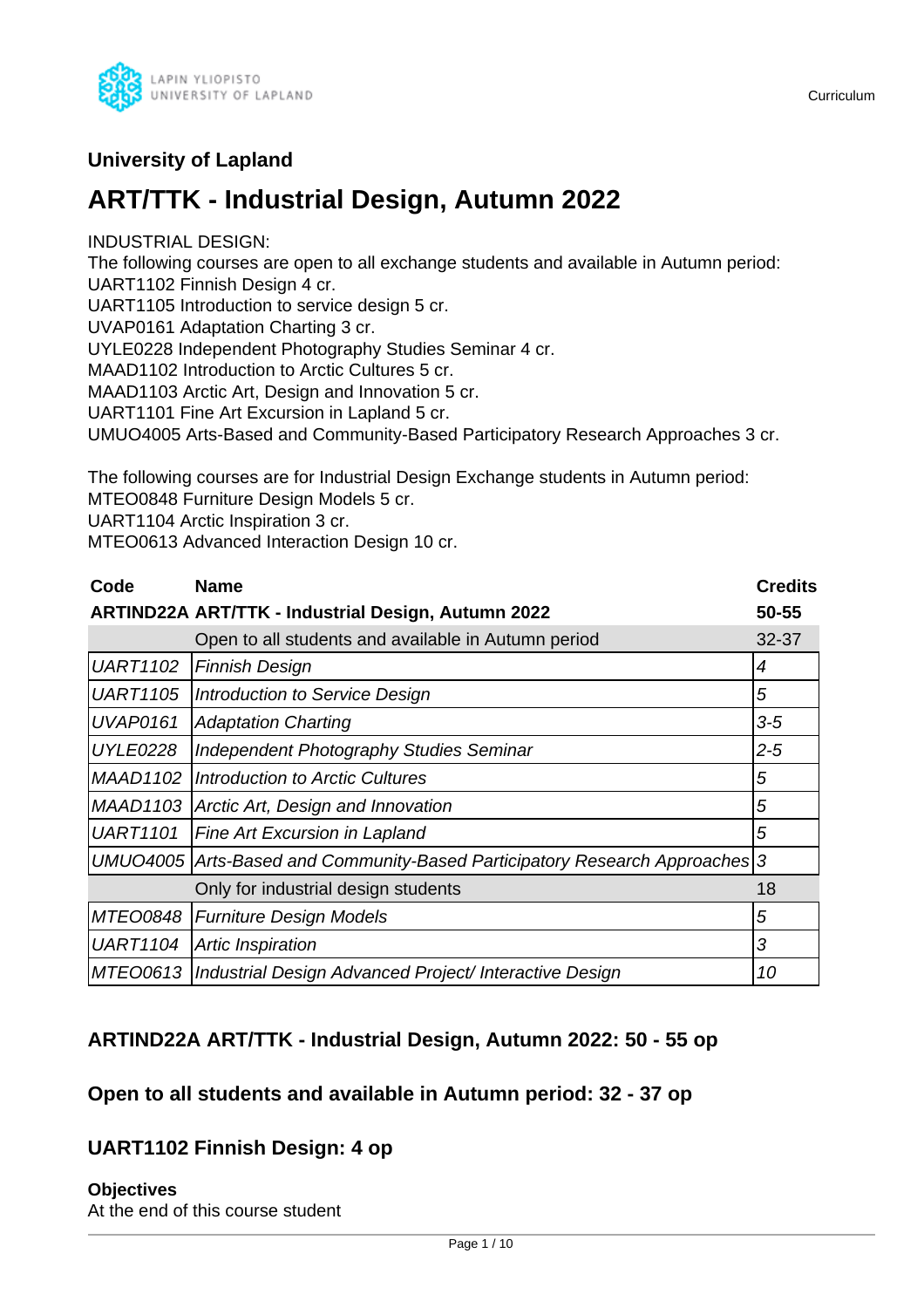

- can recognize different fields of design culture in Finland
- can apply the understanding of Finnish design in assignments

### **Contents**

The design culture in Finland is presented and discussed by using Finnish industrial, graphic, audiovisual, fashion and textile designers and their works as examples. Lectures are given from different fields of design. The emphasis is to introduce the key elements of Finnish design. Students will make assignments in groups, where they will apply their knowledge on Finnish design.

#### **Accomplishment methods**

Presence during the lectures (80%) and the finished assignment with a presentation.

#### **Study methods**

Lectures about different fields of Finnish design by using examples. Group assignment, where students are asked to apply their knowledge on Finnish design. Lectures and guided exercises 28 hours, 80 hours independent work.

**Further information** Max 30 students. **Evaluation scale**

H-5

#### **Assessment criteria 0-2**

(0) The performance is very incomplete or incorrect, or contains significant misunderstandings. (1-2) Performance is narrow, superficial, or poorly matched to assignment. The performance is limited to listing things in isolation, or dealing with things unilaterally. Execution may contain errors or ambiguities.

#### **3-4**

Performance corresponds to assignment, demonstrates understanding and the ability to analyze and justify. The whole picture has been formed, but there may be shortcomings.

**5**

The performance outlines a broad entity and the knowledge can be applied multidimensionally or placed in different contexts. Performance demonstrates independent grip and insight. Performance is an intact entity that includes justified self-thinking or critical reflection. The tasks are well written and/or implemented.

# **UART1105 Introduction to Service Design: 5 op**

### **Objectives**

At the end of this course student - understands the key concepts, methods, process and background of service design - understands service design as a design activity and its link to one's own field of study - has got basics for further method studies and projects on service design

### **Contents**

The goal of the course is to give the participant an overview about service design, its key concepts, methods and process. The course will contain both theory and one practical case assignment, or smaller-scale service design tasks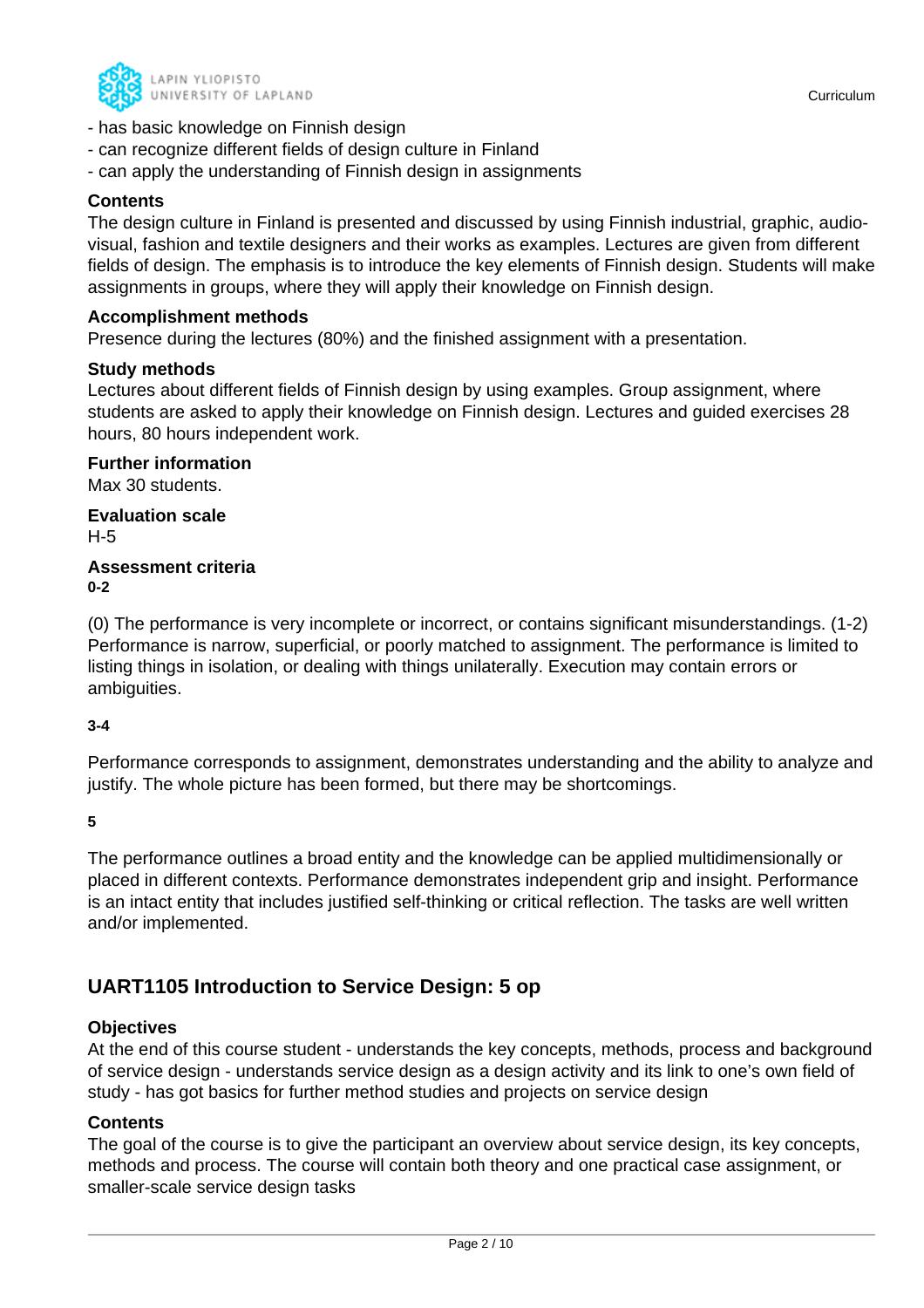

### **Accomplishment methods**

Presence during the lectures (80%), finished assignment and a final report.

### **Study methods**

Lectures, exercises, design assignment and a final report for a case organization

#### **Learning material**

More literature information and extra material Stickdorn, M. and Schneider, J. (Eds). 2010. "This is Service Design Thinking. Basics - Tools - Cases." BIS Publishers. NL.

### **Evaluation scale**

H-5

#### **Assessment criteria 0-2**

5-1 / failed

# **UVAP0161 Adaptation Charting: 3 - 5 op**

### **Objectives**

Learning outcomes

-the application of theory and practice to the exploration of adaptation and change, culture and environment through artistic practice during the student's exchange period.

-to achieve a clearer understanding, through art, of the relationship between culture(s) and environment.

#### **Contents**

Theories of adaptation and the exploration of visualization of space and culture via artistic exploration.

#### **Accomplishment methods**

None other than to be an exchange student in the faculty of art and design.

#### **Study methods**

Seminar, field work and critique.

#### **Further information**

Additional reading and other To $\hat{a}$  $\hat{b}$  assigned in class. $\hat{a} \in$ 

**Evaluationâ€** Pass/failâ€

Timing Autumn and spring  $\hat{\mathbf{a}} \in \mathbb{R}$ 

Target groupâ€ Foreign exchange students to the faculty of art and design (BA, MA) $\hat{a} \in$ 

Tutorâ€⊤ Michael Jacobsâ€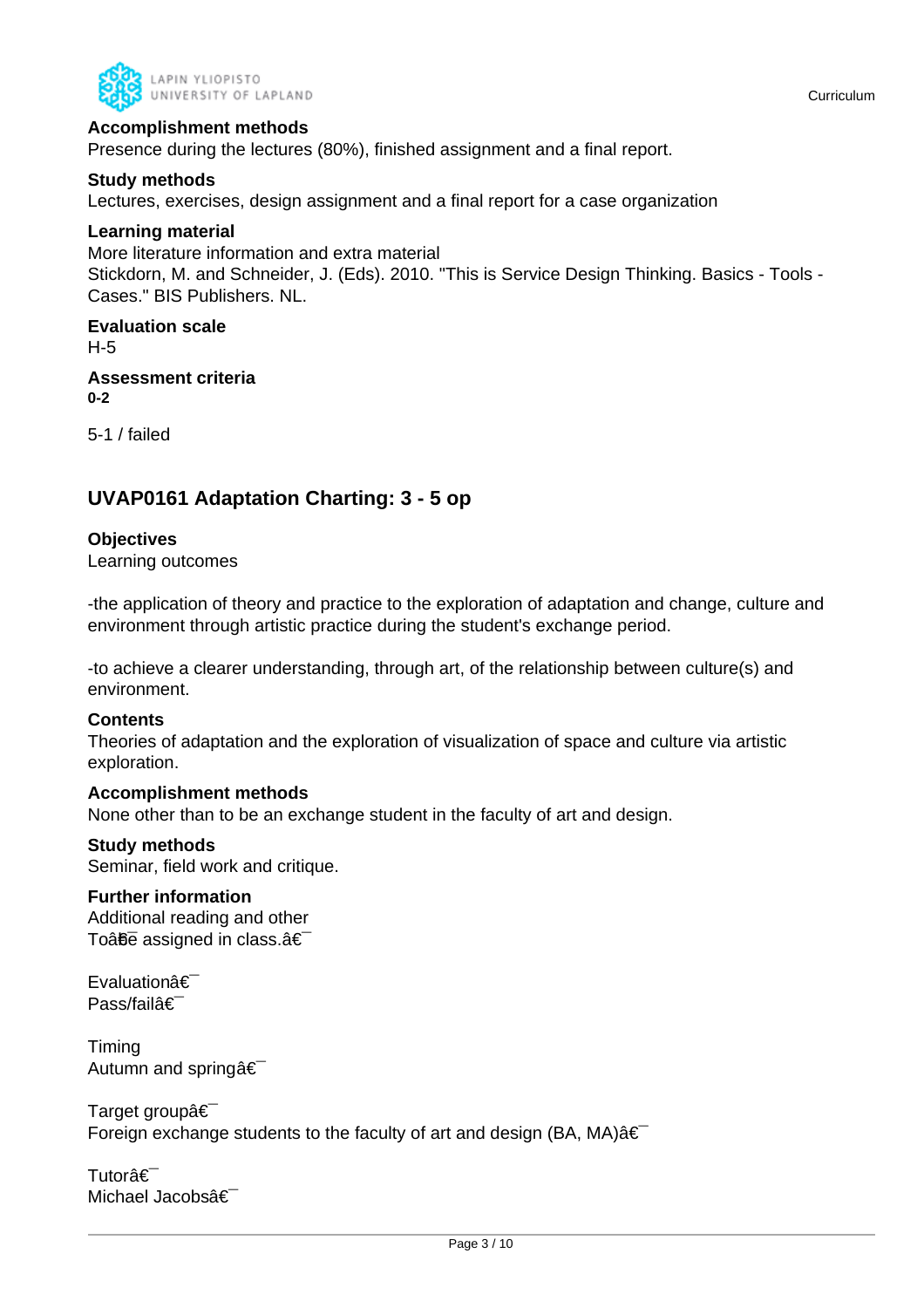

Language of instruction $a \in$ English

**Evaluation scale** Approved/Rejected

# **UYLE0228 Independent Photography Studies Seminar: 2 - 5 op**

### **Objectives**

Learning outcomes†â€ †â€ †â€

-the application of theory and practice to the exploration of adaptation and change, culture and environment through artistic practice during the student's exchange period. $a \in I$ -to achieve a clearer understanding, through art, of the relationship between culture(s) and environment.â€

#### **Contents**

Theories of adaptation and the exploration of visualization of space and culture via artistic exploration.a<sup>€-</sup>a€

**Accomplishment methods** None other than to be an exchange student in the faculty of art and design.

**Study methods** Seminar, field work and critique. a€

#### **Further information**

Additional reading and other materials $\hat{a} \in \hat{a}$ To $\hat{a}$  $\hat{b}$  assigned in class. $\hat{a} \in$ 

Timingâ€<sup>-</sup> Autumn and springâ€

Target groupâ€ Foreign exchange students to the faculty of art and design (BA, MA) $\hat{a} \in$ 

Tutorâ€ Michael Jacobsâ€

Language of instruction  $\hat{\mathbf{a}} \in \mathbb{R}$ Englishâ€

**Evaluation scale** Approved/Rejected

# **MAAD1102 Introduction to Arctic Cultures: 5 op**

### **Objectives**

At the end of the course student is able to

- have basic understanding of the histories and experiences of the peoples of the Circumpolar North, and the development of northern cultures

- discuss and distinguish traditions and features of northern cultures and art

- describe cultural and artistic similarities and differences of northern peoples and cultures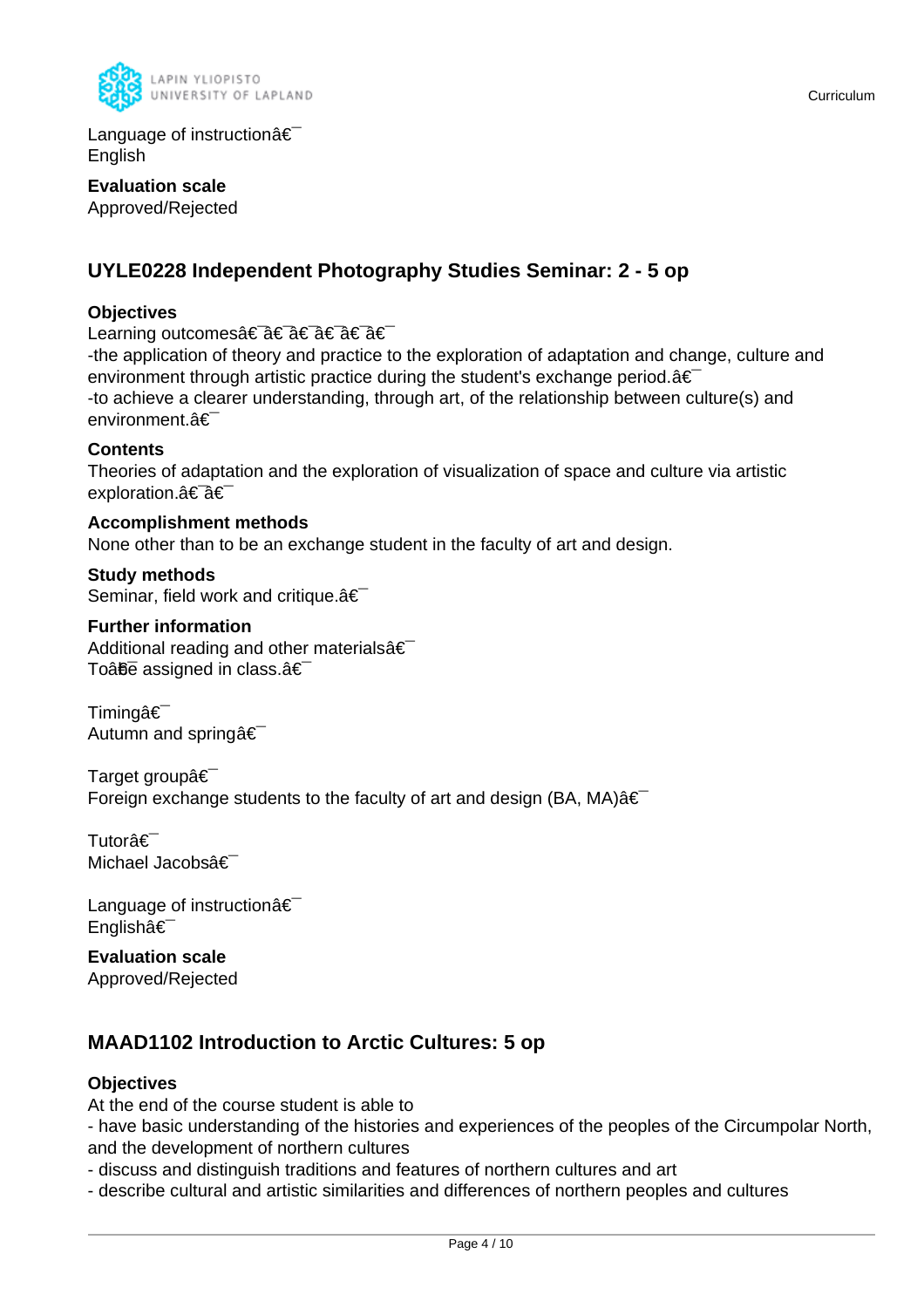

### **Contents**

The aim of this introductory course is to give knowledge of Arctic Cultures and how arctic landscapes and people have been presented in visual arts.

### **Accomplishment methods**

Lectures and seminars 28 hours, independent work, a learning diary and a seminar on literature.

#### **Further information**

Timing Autumn of first year Target group The student of Master's programme in Arctic Art & Design, exchange students (BA, MA) **Tutors** Maria Huhmarniemi and teaching and research staff of Arctic Centre and Faculty of Art and Design

# **Evaluation scale**

H-5

#### **Assessment criteria 0-2**

Participation in the course is very low. Performance is narrow, superficial, or poorly matched to assignment. The performance is limited to listing things in isolation, or dealing with things unilaterally. Execution may contain errors or ambiguities.

### **3-4**

Participation in the course is regular. Performance corresponds to assignment, demonstrates understanding and the ability to analyze and justify. Basic understanding of Arctic Cultures has been formed, but there may be shortcomings.

**5**

Participation in the course is active. The performance outlines a broad entity and the knowledge of Arctic Cultures can be applied multidimensionally or placed in different contexts. Performance demonstrates independent grip and insight. Performance is an intact entity that includes justified self-thinking or critical reflection. The learning diary is well written or implemented.

# **MAAD1103 Arctic Art, Design and Innovation: 5 op**

### **Objectives**

Students will be able to identify the main concepts and process related to thematic discussion and development processes in the arctic region. Students will learn how to use research and development strategies as well as methods and approaches based on art and creativity needed to solve extreme problems.

### **Contents**

The course will introduce the thematic discussions related to the research, development and innovation work related to arctic art and design. The course will introduce central concepts in the core of arctic art, design and innovation: design for social innovation, design thinking, wicked problems and applied visual art. The course will also introduce research processes and case studies on development work in the north. Arctic Art, Design and Innovation work can be applied into marginal contexts and help in generating radical innovation for both social and business contexts.

### **Study methods**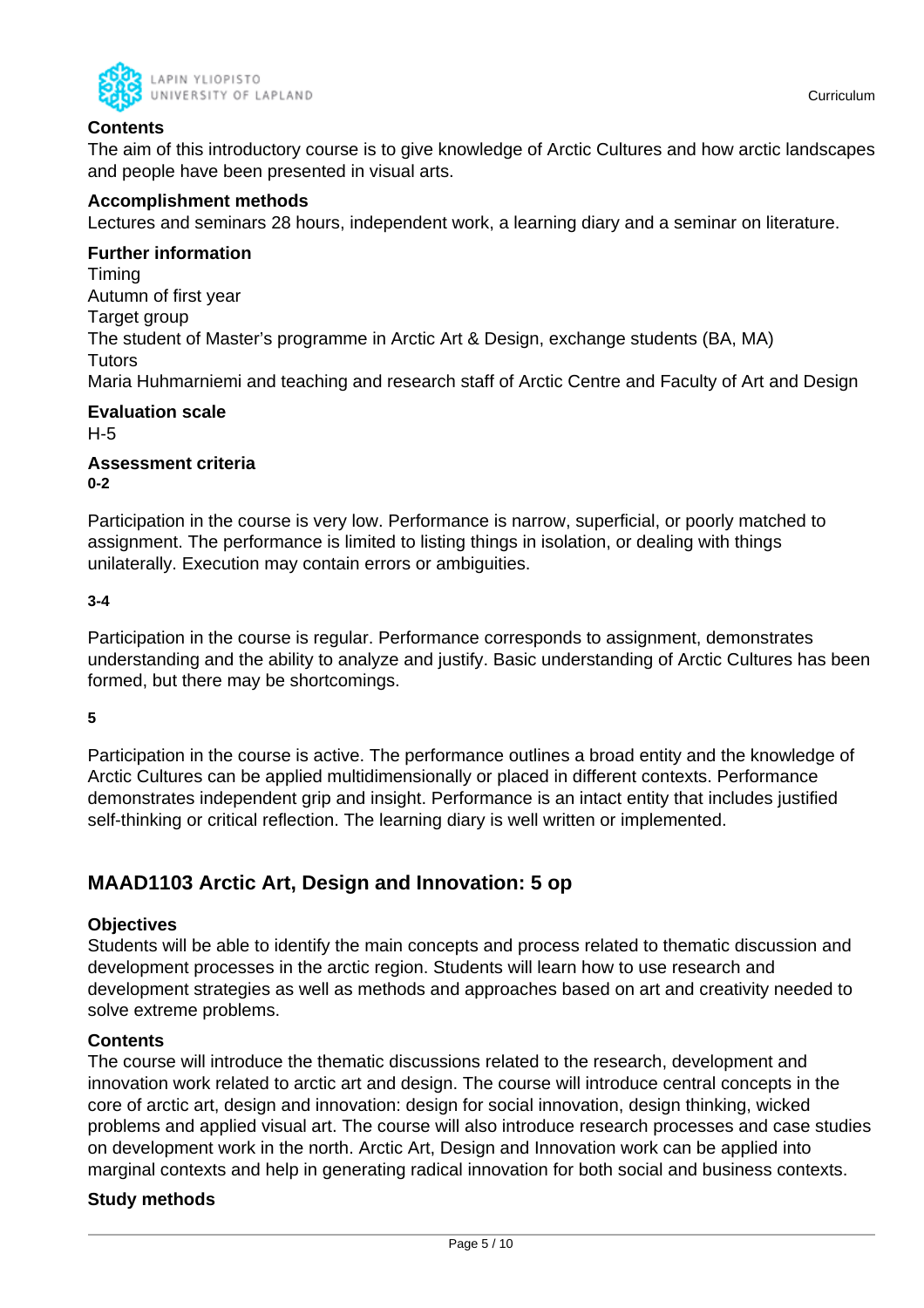

The course will be carried out through lectures and workshops 32 hours, and a seminar work, independent work.

### **Further information**

Timing Autumn of first year Target group MA and Doctoral students **Tutor** Satu Miettinen and Glen Coutts

### **Learning material**

Brown, T. (2008). Design Thinking. Harvard Business Review, June 2008, 84-92. Darso, L (2004) Artful Creation: learning-Tales of Arts-in-Business.

Jokela, T., Goutts, G. Huhmarniemi, M. and Härkönen, E. (Eds): COOL – Applied Visual Arts in the North.

Kolko,J.: Wicked Problems: Problems Worth Solving. https://www.wickedproblems.com/read.php Manzini, E.: Making Things Happen: Social Innovation and Design. Design Issues. Winter 2014, Vol. 30, No. 1

Tahkokallio, P.( Ed.): Arctic Design - Opening the Discussion. 2012 Jokela & Coutts: Relate North series 2014 – 2020

# **Evaluation scale**

H-5

#### **Assessment criteria 0-2**

Participation in the course is very low. Performance is narrow, superficial, or poorly matched to assignment. The performance is limited to listing things in isolation, or dealing with things unilaterally. Execution may contain errors or ambiguities.

### **3-4**

Participation in the course is regular. Performance corresponds to assignment, demonstrates understanding and the ability to analyze and justify. The main concepts and approaches of arctic art, design and innovation have been formed, but there may be shortcomings

**5**

Participation in the course is active. The performance outlines a broad entity and the knowledge of arctic art, design and innovation can be applied multidimensionally or placed in different contexts. Performance demonstrates independent grip and insight. Performance is an intact entity that includes justified self-thinking or critical reflection. The course tasks are well implemented.

# **UART1101 Fine Art Excursion in Lapland: 5 op**

### **Objectives**

At the end of this course student is able to- have an orientation to culture, landscape and environment in the Lappish north through photography, painting and regional cultural history

### **Contents**

Introduction to photography, painting and culture of the Lappish landscape. The North presented via art of photography and painting, a cultural overview of the North in art and history.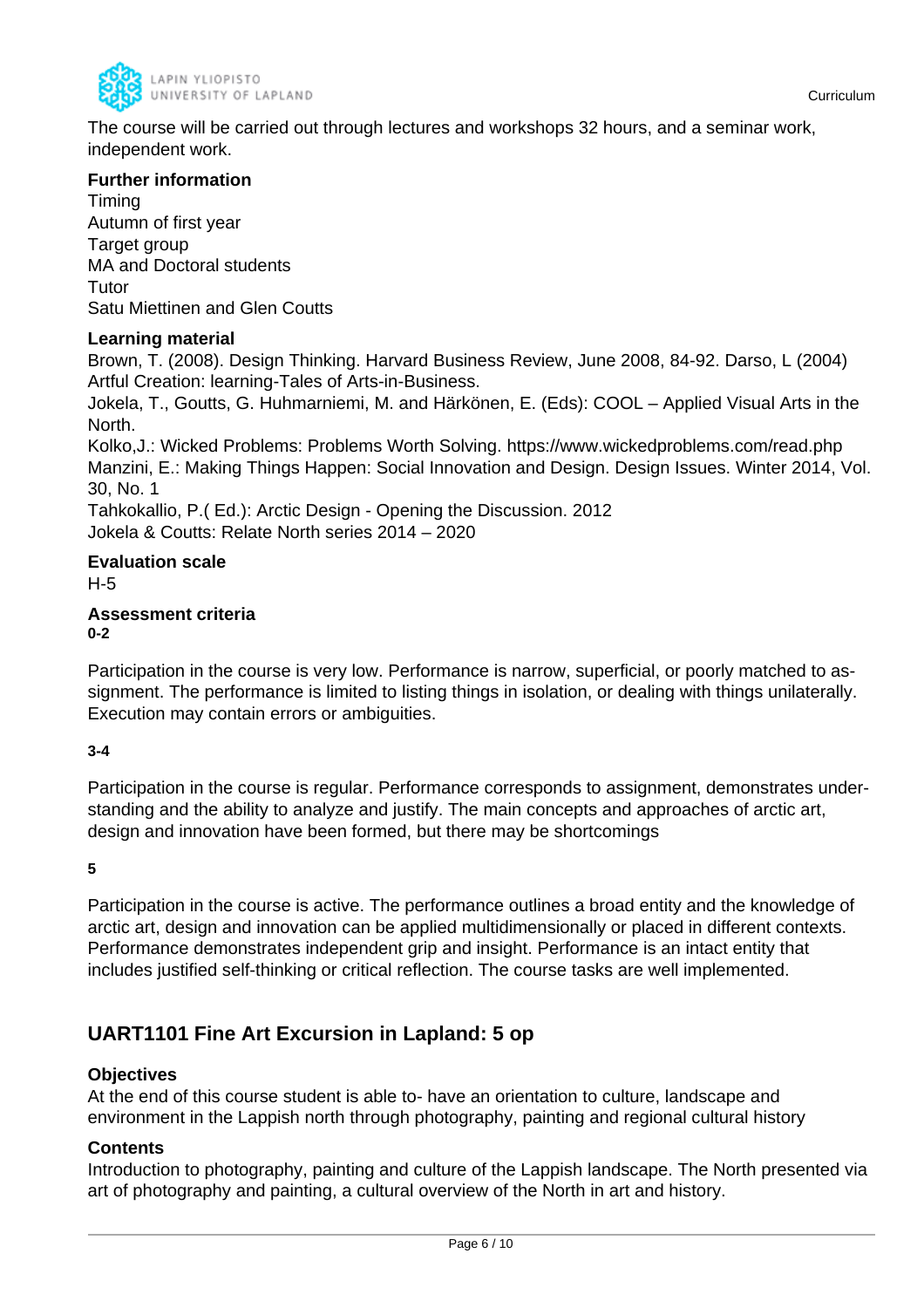

### **Accomplishment methods**

Participation and critique, diary based on experiences in the course, 6-8 pages.

#### **Study methods**

Lectures, practice, critique.

#### **Further information**

#### Additional information

Min. 6 students, max. 10 students. Students are required to pay for the travel, accommodation and subsistence costs (app. 150-200 eur) themselves.There will be lectures about basic photographic theory and practice. For painting only requirements are to bring the proper materials along. All students willing to attend need to REGISTER to michael.jacobs@ulapland.fi as soon as possible.

#### **Prerequisites**

A basic knowledge of photography.

#### **Evaluation scale**

Approved/Rejected

# **UMUO4005 Arts-Based and Community-Based Participatory Research Approaches: 3 op**

#### **Objectives**

Student will be able to use and combine arts-based and community-based methods and practice as research in the arts to his/her thesis and understands a specific nature of such methods in the field of academic research.

#### **Contents**

Introduction to a variety of arts-based and community-based research approaches of art education, applied visual arts and design.

#### **Accomplishment methods**

Active participation to the lectures, successful completion of assignments

#### **Study methods**

Lectures 24 hours, exercises and independent work 46 hours.

### **Further information**

Timing Autumn of first year Master's studies

**Tutor** Maria Huhmarniemi, Satu Miettinen and Timo Jokela

#### **Learning material**

Leavy, Patricia: Research Design, 2017 Leavy, Patricia: Method Meets Art. Arts-Based Research Practice, 2009 Barone, Tom & Eisner, Elliot (2012) Arts based research Cahnmann-Taylor, Melisa & Siegesmund, Richard (eds.): Arts-based research in education: Foundations for practice. 2008. Shared articles

### **Evaluation scale** H-5

#### **Assessment criteria 0-2**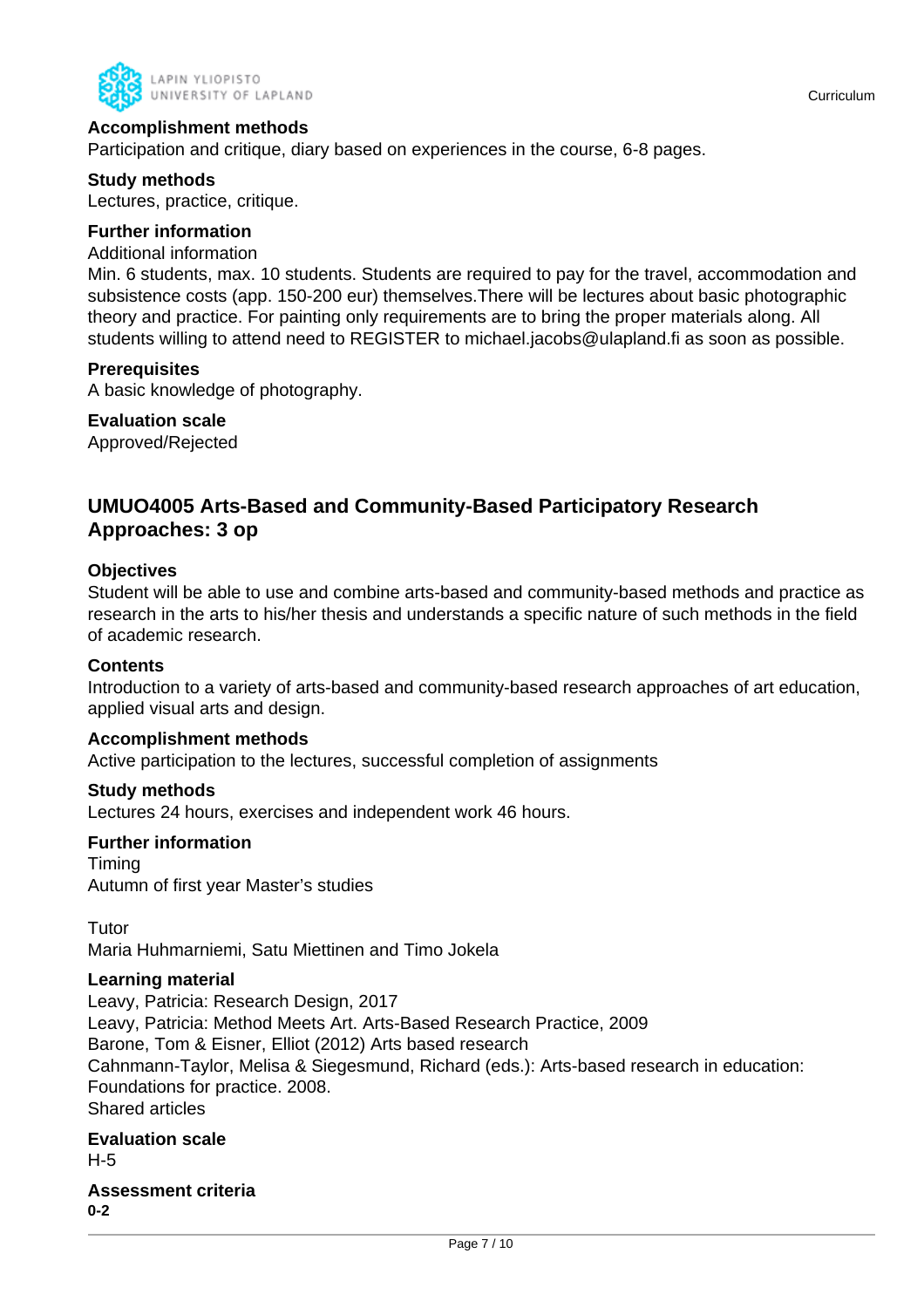

Participation in the course is very low. Performance is narrow, superficial, or poorly matched to assignment. The performance is limited to listing things of arts-based and community-based research strategies and methods in isolation, or dealing with things unilaterally. Execution may contain errors or ambiguities.

#### **3-4**

Participation in the course is regular. Performance corresponds to assignment, demonstrates understanding and the ability to analyze and justify. The whole picture of arts-based and community-based research strategies has been formed, but there may be shortcomings.

**5**

Participation in the course is active. The performance outlines a broad entity and the knowledge of arts-based and community-based research strategies and methods can be applied multidimensionally or placed in different contexts. Performance demonstrates independent grip and insight. Performance is an intact entity that includes justified self-thinking or critical reflection. The essay is well written.

# **Only for industrial design students: 0 op**

# **MTEO0848 Furniture Design Models: 5 op**

### **Objectives**

Getting to know Finnish furniture design and analyzing it. Designing new products and making models at the workshops. The aim is to introduce model / prototype making at the workshops. The goal is to get acquainted with the tools, machinery and safety requirements of the workshops.

### **Contents**

Finnish furniture design classics are introduced and analyzed. New furniture design is created based on the analyzes. The model-making workshop and wood workshop are introduced. Designing and making models / prototypes at the workshops.

### **Accomplishment methods**

Compulsory course to all industrial design exchange students. Presence during the lectures and finished assignment. Writing a report. Exhibition of the finished models.

### **Study methods**

60 hours lectures and guided exercises, 75 hours independent work.

### **Further information**

Max 15 students.

**Evaluation scale** H-5

#### **Assessment criteria 0-2**

(0) The performance is very incomplete or incorrect, or contains significant misunderstandings. (1-2) Performance is narrow, superficial, or poorly matched to assignment. The performance is limited to listing things in isolation, or dealing with things unilaterally. Execution may contain errors or ambiguities.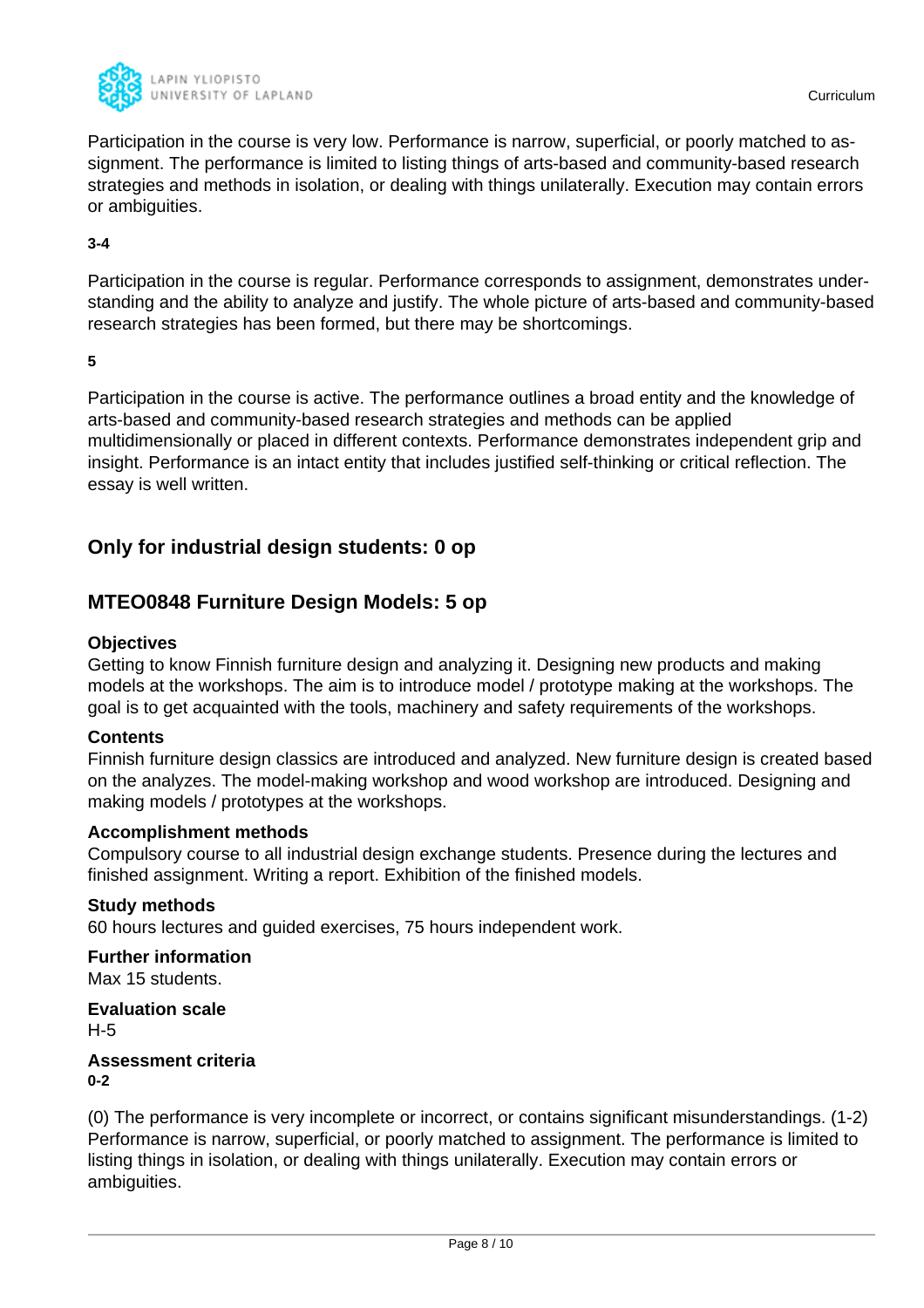

Performance corresponds to assignment, demonstrates understanding and the ability to analyze and justify. The whole picture has been formed, but there may be shortcomings.

**5**

The performance outlines a broad entity and the knowledge can be applied multidimensionally or placed in different contexts. Performance demonstrates independent grip and insight. Performance is an intact entity that includes justified self-thinking or critical reflection. The tasks are well written and/or implemented.

# **UART1104 Artic Inspiration: 3 op**

### **Objectives**

The Arctic Inspiration Workshop is an introduction to local Lappish culture. The philosophy of arctic lifestyle is discussed and the stories of the arctic area are told. The group will travel somewhere in Lapland. The setting will offer peace, quietness, solitude, pristine nature, light and darkness, fire and warmth, inspiration for designing. The tools for surviving in the arctic wilderness are introduced. The goal is later to be able to organize similar wilderness experience by using rentable cabins (www.luontoon.fi) or even in the open air with respect for everyman's´ rights.

### **Contents**

Introductory lecture. Learning independent travel skills. Getting acquainted with the surroundings. Workshop in wilderness. Understanding sustainable way of living. Documentation of workshop experience.

### **Study methods**

The students are expected to document the atmosphere and experience of the workshop in images and sound material into social media for example YouTube. The angle will be arctic design and the University of Lapland. Previous videos are found from YouTube with "arctic inspiration" key words.

### **Further information**

Additional information

Arctic Inspiration is only for the exchange students of industrial design.

The courses take place outside from Rovaniemi and students might have to pay some travelling costs. Students pay for the food.

#### **Evaluation scale** H-5

#### **Assessment criteria 0-2**

Pass / fail

# **MTEO0613 Industrial Design Advanced Project/ Interactive Design: 10 op**

### **Objectives**

Having completed the course students can

- have an overview to different interaction design techniques
- recognize the phases and tasks related to designing interactive products and user interfaces (UIs)

- apply the methods of interaction design in the contexts of graphical user interfaces (GUI) and beyond desktop UIs